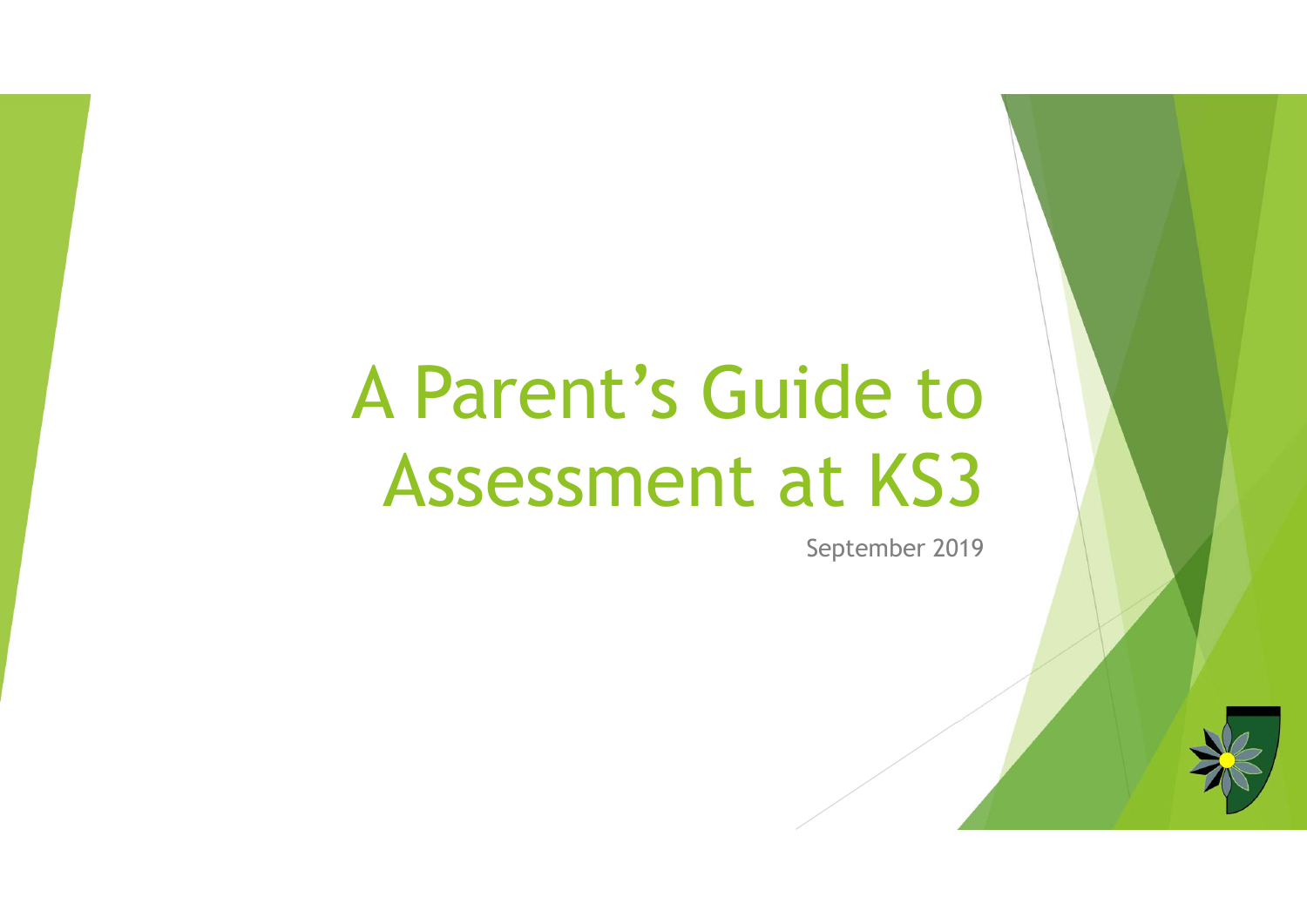#### Assessment

- Pupils have ongoing assessments as part of planned schemes of work in each subject.
- $\blacktriangleright$  Additionally there is an annual assessment week for years 7 and 8 in the summer term; more formal examination weeks for Years 9 and 10 as they start to prepare for GCSE style testing; and mocks examination periods before the final GCSE examinations in Year 11.
- Assessments/ Examinations / tests help the teachers and the students find out what they can and cannot do.
- After an assessment the teacher will give your child ways to develop their understanding and skills further.

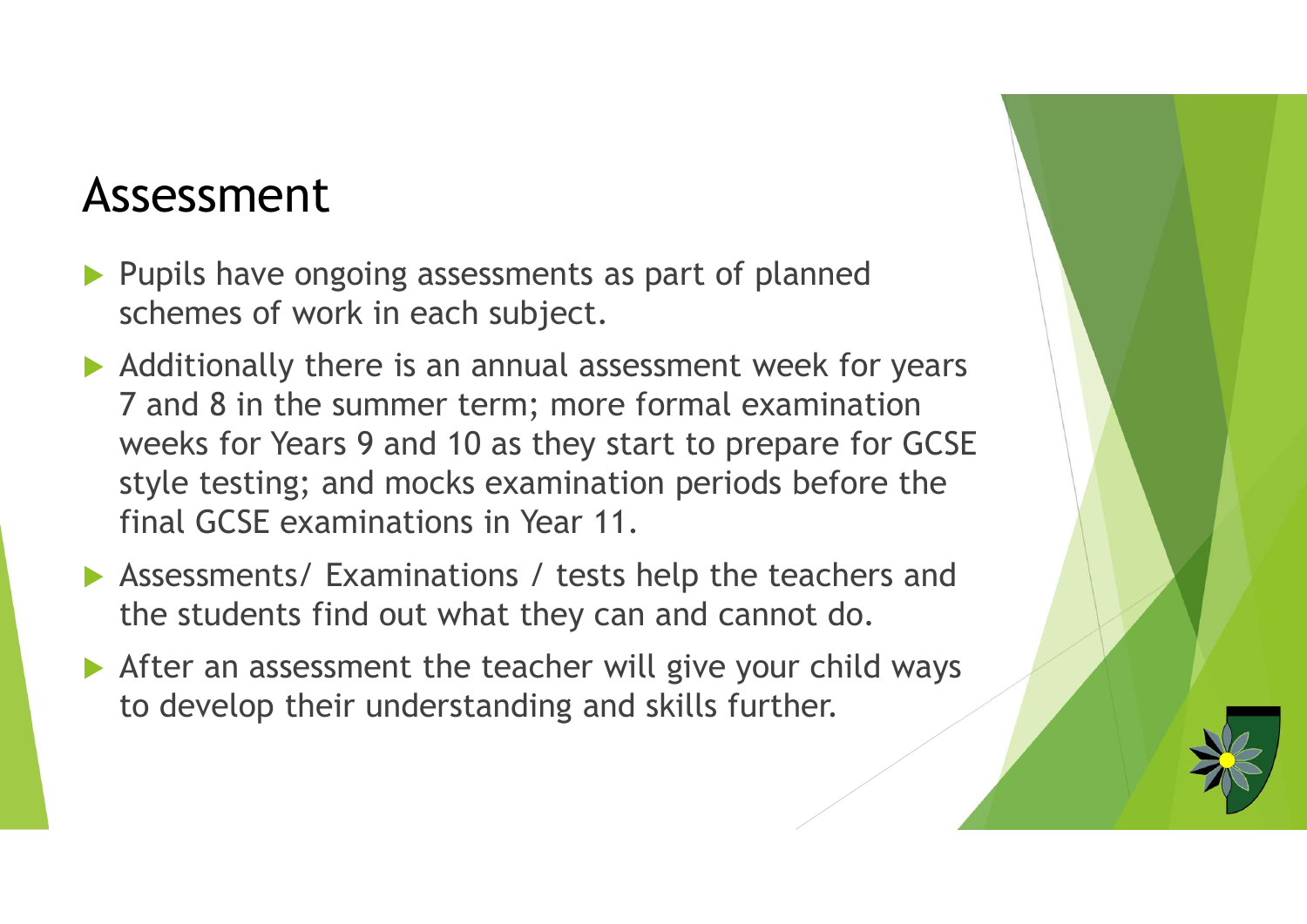#### Assessment

- The government has made significant changes to the content of the National Curriculum at Key Stage 2 (Primary School) and Key Stage 3 (Years 7-9)
- It has also made significant changes to the GCSE (and A level) syllabuses recently. All grades will now be 9-1.
- ▶ Your daughter is likely to have got a score of around 112 as a result of her KS2 SATS (the national average was 105 this year. A score of 100 is an indication of being secondary school ready)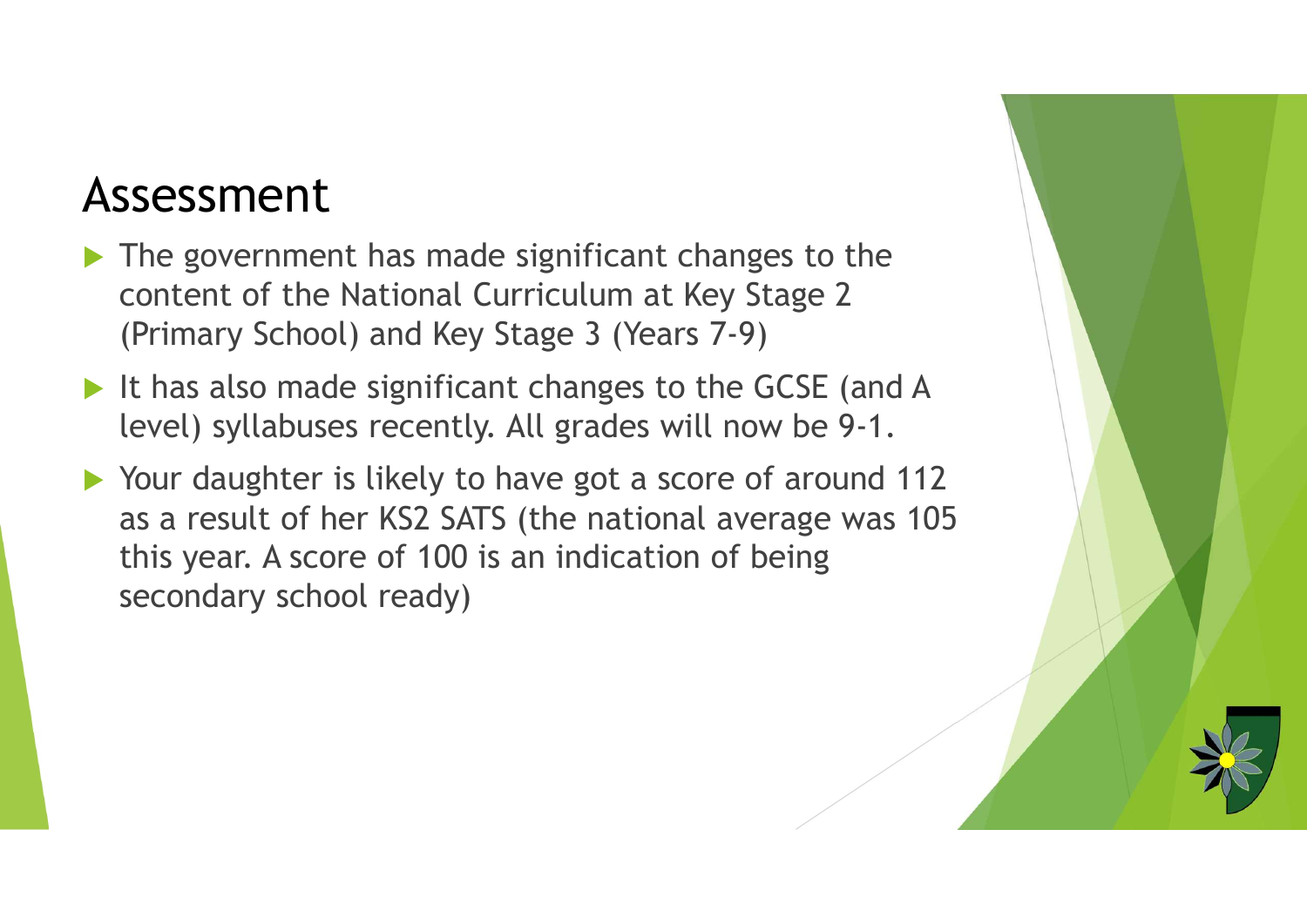#### Assessment

- Assessment<br>
The Robert Carre Trust model for Key Stage 3 Assessment<br>
is based on the principal of *learning Paths*, and each<br>
student's progress in measured against their particular is based on the principal of *learning Paths*, and each student's progress in measured against their particular path.
- Based on prior attainment and professional judgement (or in the case of Year 8 and Year 9 students their target levels from last year) students are assigned a Learning Path in each of their subjects.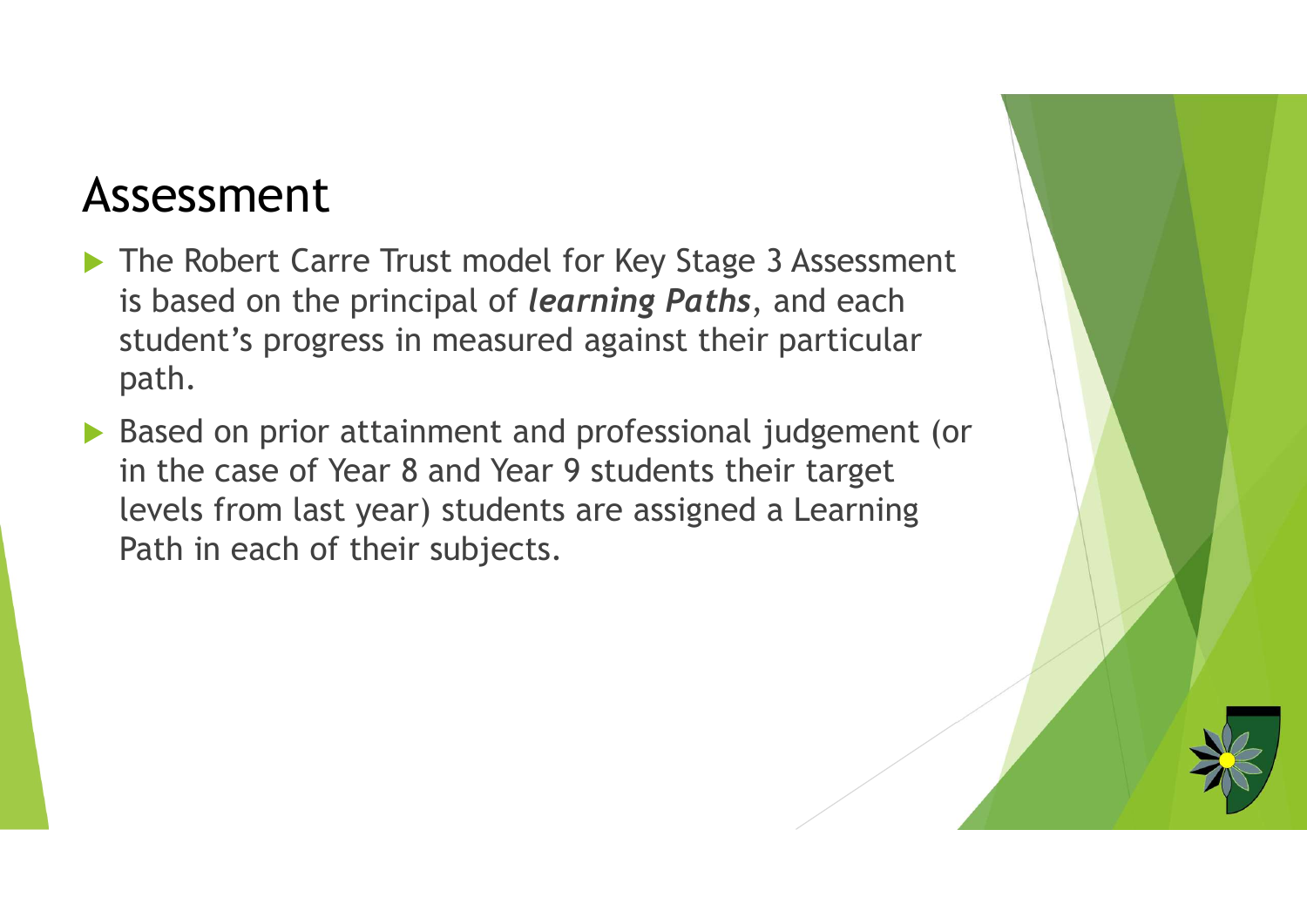## Why is the system changing?

- ▶ Each year at Parents' Evening we ask for parental opinion on a number of key issues.
- ▶ We also take note of the frequency and type of concerns raised after each tracking period.
- Student feedback or responses in class regarding the transition from Key Stage 3 to their GCSE studies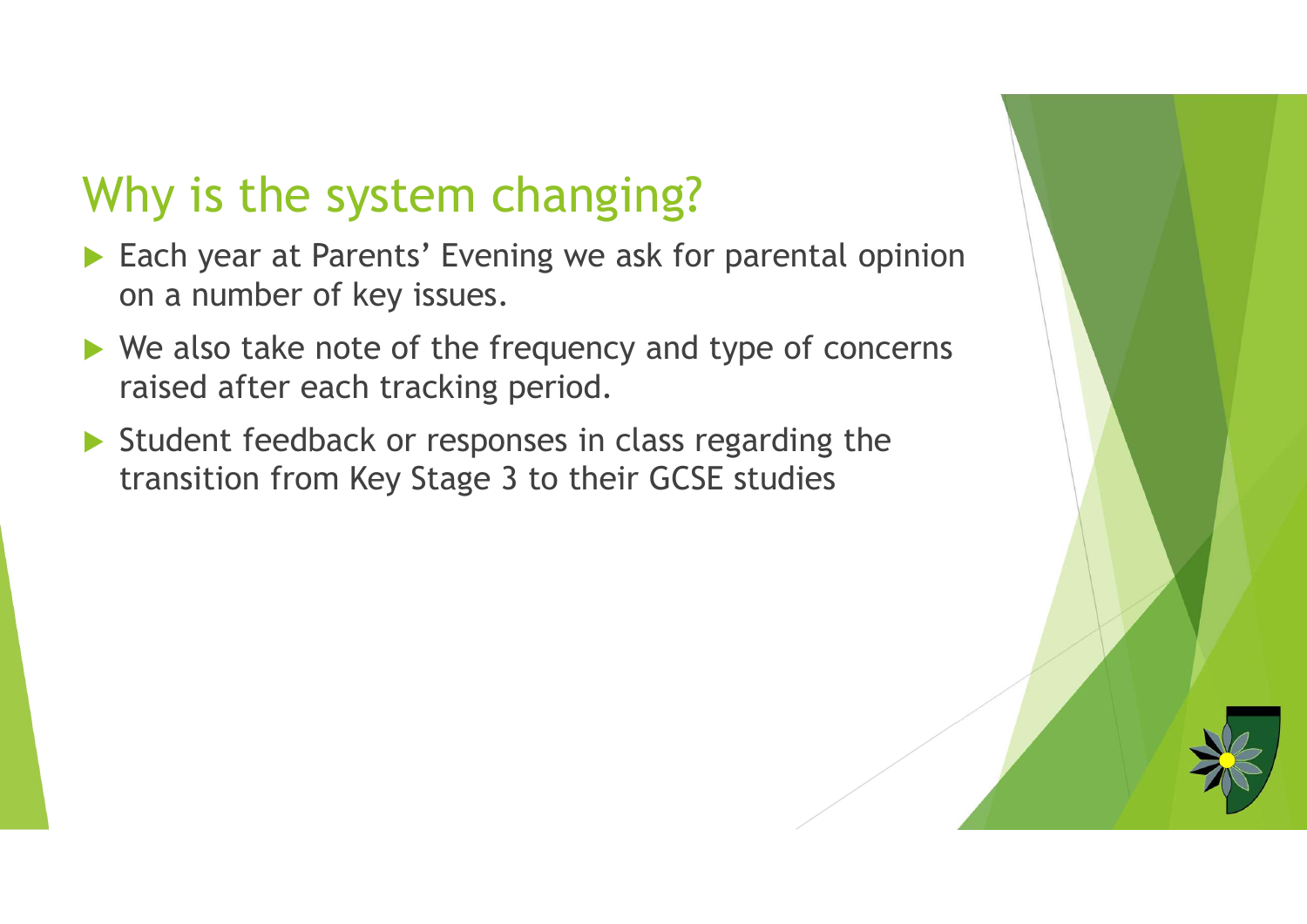## The Learning Paths are as follows:

Exceptional Proficient Core Foundation

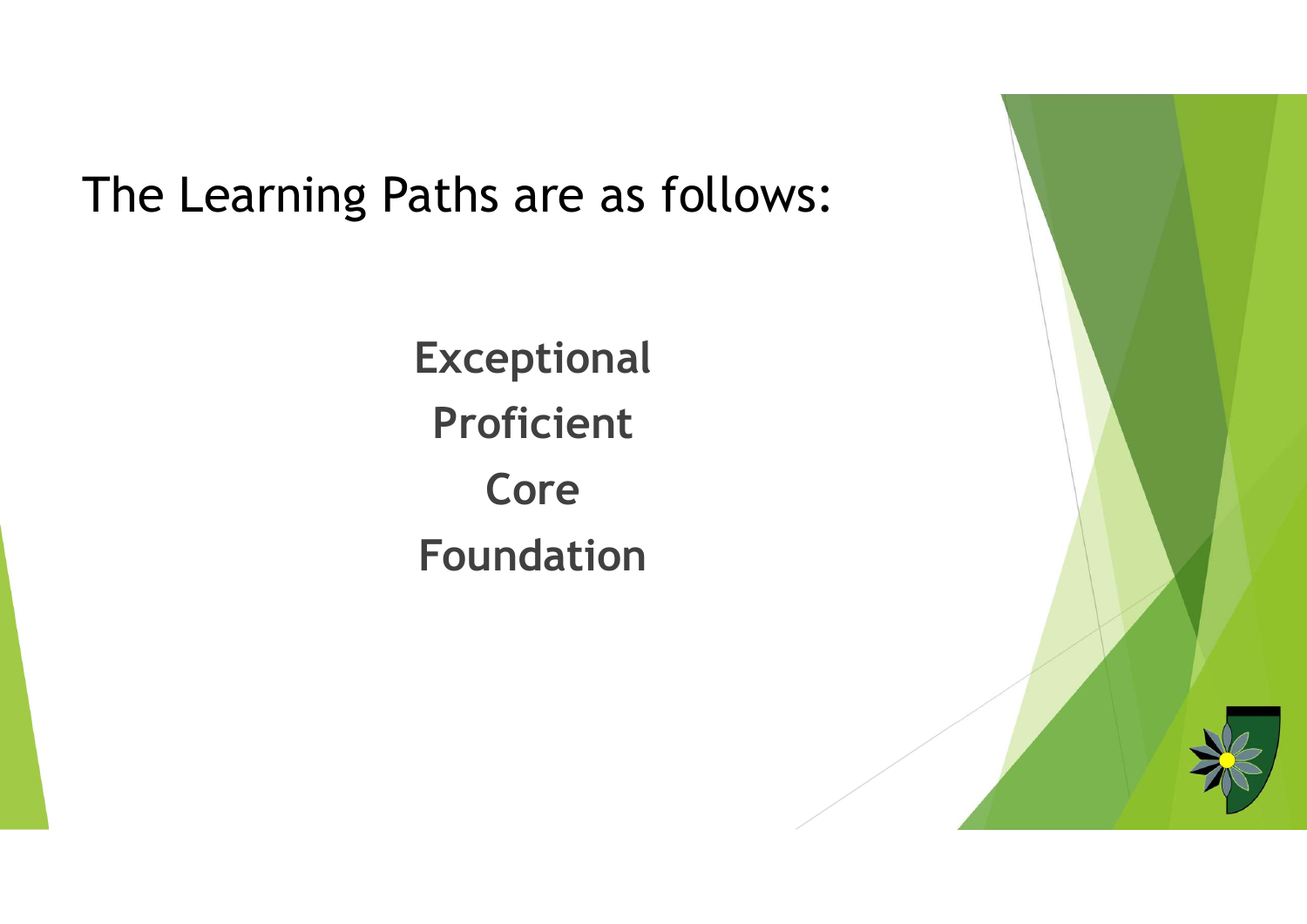# Learning Pathways and Possible GCSE **Outcomes**

| <b>Outcomes</b>                                            | Learning Pathways and Possible GCSE |                   |                   |  |
|------------------------------------------------------------|-------------------------------------|-------------------|-------------------|--|
| <b>Possible GCSE Outcomes with Expected/ Good Progress</b> |                                     |                   |                   |  |
| <b>Learning Path</b>                                       | <b>Previous KS3</b><br>System       | <b>GCSE - New</b> | <b>GCSE - Old</b> |  |
| Exceptional                                                | $7.9 - 7.7$                         | $9 - 8$           | $A^*$             |  |
| Proficient                                                 | $7.6 - 7.5$                         | $7 - 6$           | $A - B$           |  |
| Core                                                       | $7.4 - 7.1$                         | $5 - 4$           | $B-C$             |  |
| Foundation                                                 | 7.0                                 | $3 - 1$           | $D-G$             |  |
|                                                            |                                     |                   |                   |  |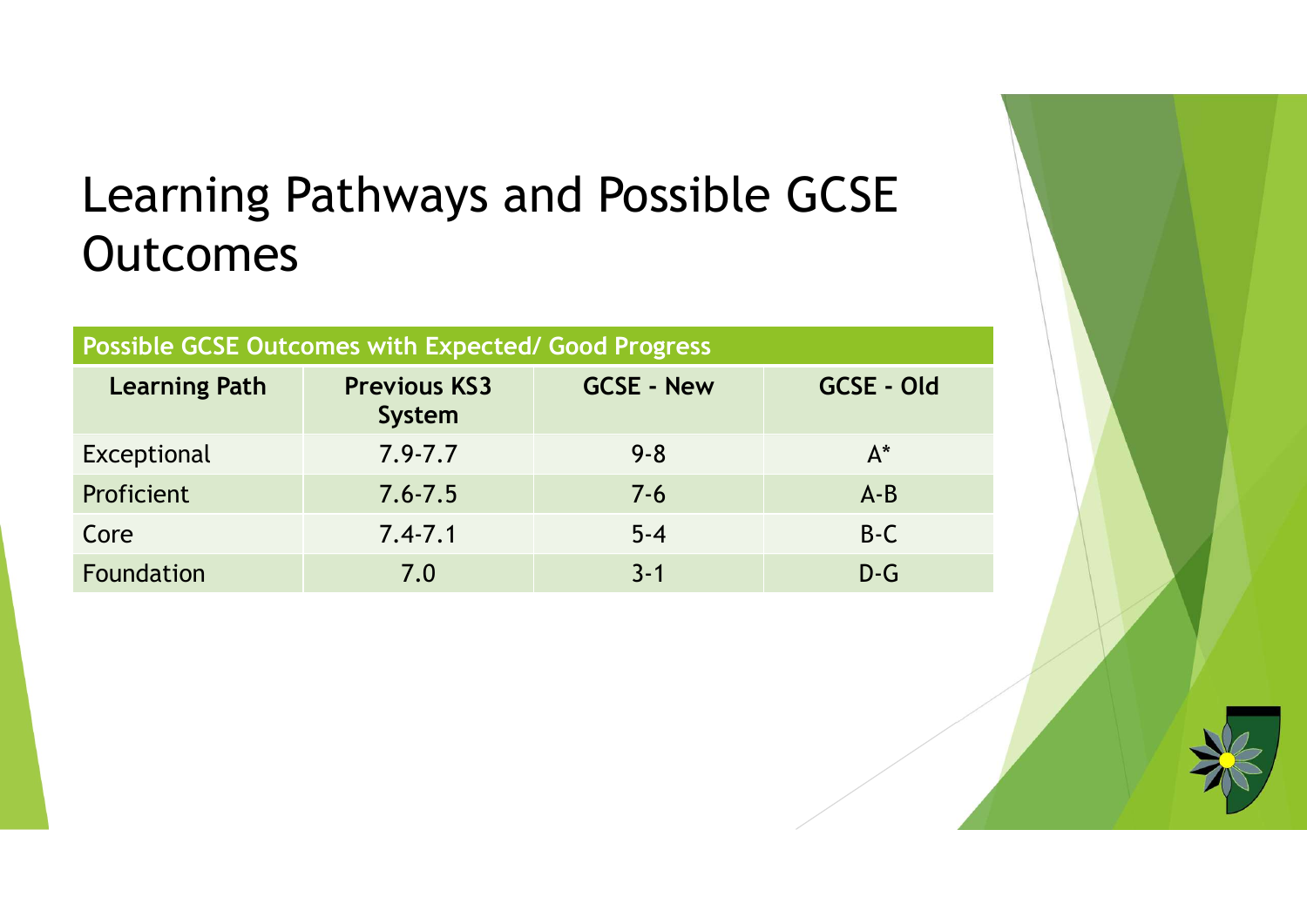# Progress against the Learning Pathways

Each subject area has mapped out the expectations in terms of the quality and attainment of work within each Learning Path for Years 7 to 9. At each tracking point students will be assessed against their assigned Learning Path in terms of the progress they are making. The progress grades and their meanings are as follows: **Progress against the Learning Pathways**<br>
Each subject area has mapped out the expectations in terms of<br>
the quality and attainment of work within each Learning Path for<br>
Years 7 to 9. At each tracking point students will **Progress against the Learning Pathways**<br>
Each subject area has mapped out the expectations in terms of<br>
the quality and attainment of work within each Learning Path for<br>
Years 7 to 9. At each tracking point students will Each subject area has mapped out the expectations in terms of<br>the quality and attainment of work within each Learning Path for<br>Years 7 to 9. At each tracking point students will be assessed<br>against their assigned Learning Nears 7 to 9. At each tracking point students will be a<br>gainst their assigned Learning Path in terms of the pare making. The progress grades and their meanings<br>follows:<br><br>**Excellent** - Working above the assigned learning p

- top end of the Exceptional Pathway.
- path
- learning path
- 

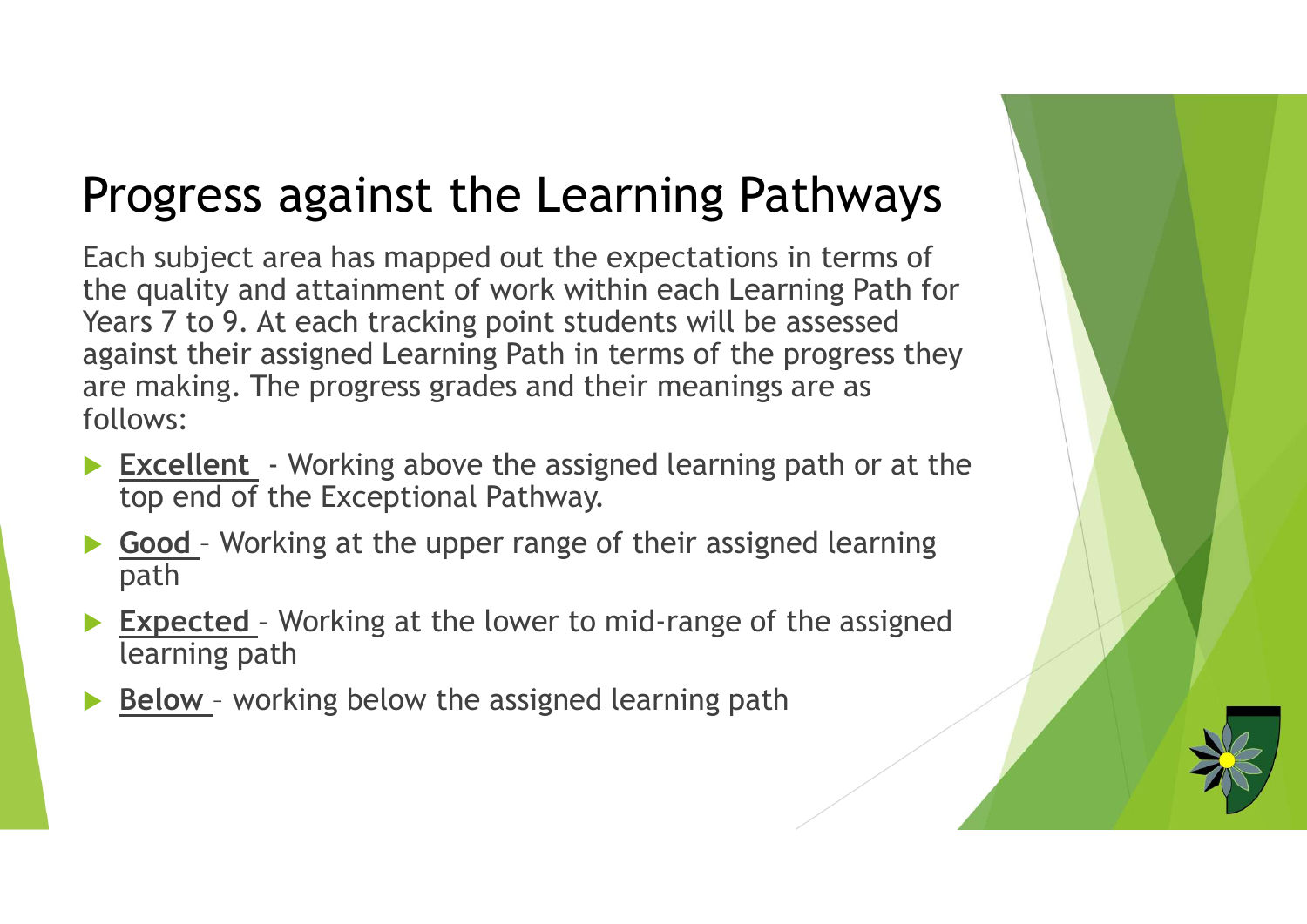## Effort Grades

- 
- 
- 
- 

Effort Grades<br>
1 - Exceptional Effort<br>
1 - Exceptional Effort<br>
2 - Good Effort<br>
2 - Good Effort<br>
2 - Good Effort<br>
2 - Good Effort<br>
2 - Good Effort<br>
2 - Good Effort<br>
2 - Good Effort<br>
2 - Good Effort<br>
2 - Good Effort<br>
2 - Go committed to getting the most out of all learning opportunities available.

Effort Grades<br>
1 - Exceptional Effort<br>
1 - Exceptional Effort<br>
2 - Good Effort<br>
2 - Good Effort<br>
2 - Good Effort<br>
2 - Good Effort<br>
2 - Good Effort<br>
2 - Satisfactory Effort<br>
2 - Satisfactory Effort<br>
2 - Satisfactory Effort<br> and hard-working student, who tries their best all the time.

Effort Grades<br>
1 - Exceptional Effort<br>
1 - Exceptional Effort<br>
2 - Good Effort<br>
2 - Good Effort<br>
2 - Good Effort<br>
2 - Good Effort<br>
3 - Satisfactory Effort<br>
3 - Satisfactory Effort<br>
3 - Satisfactory Effort<br>
3 - Satisfactory work well but sometimes not to their full potential

**Effort Grades**<br>
1 - Exceptional Effort Exceptional Effort means being<br>
committed to getting the most out of<br>
2 - Good Effort and the learning opportunities available.<br>
2 - Good Effort and hard-working student, who tries<br> student is probably failing to push herself or make the most of the opportunities available. committed to getting the most out of<br>
all learning opportunities available.<br>
Good Effort<br>
Good Effort means being a responsible<br>
and hard-working student, who tries<br>
their best all the time.<br>
3 - Satisfactory Effort<br>
Satis

additional support to become a more responsible learner